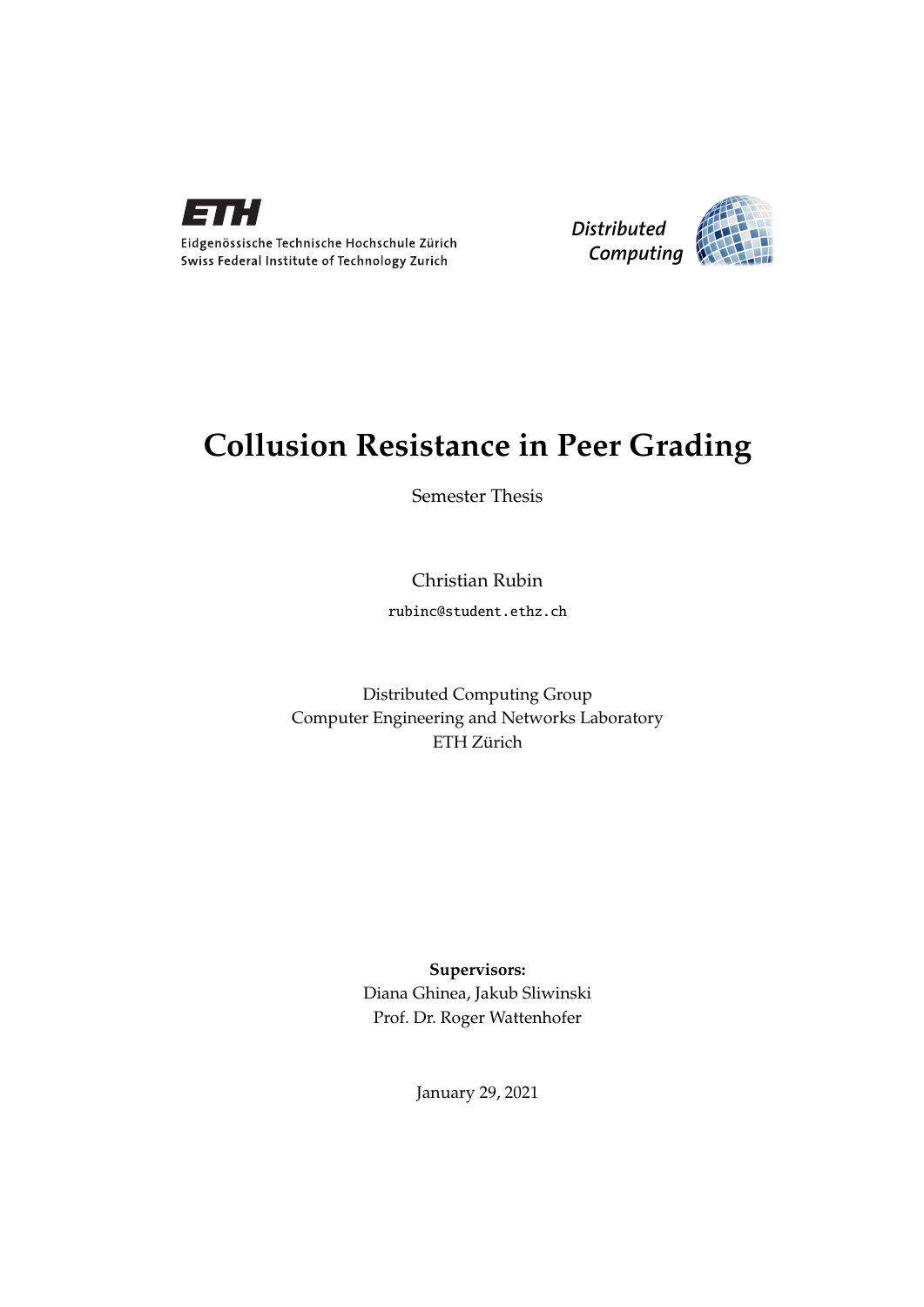# **Acknowledgements**

<span id="page-1-0"></span>I thank Diana Ghinea and Jakub Sliwinski for their support, the discussions and help during the writing of this semester-thesis.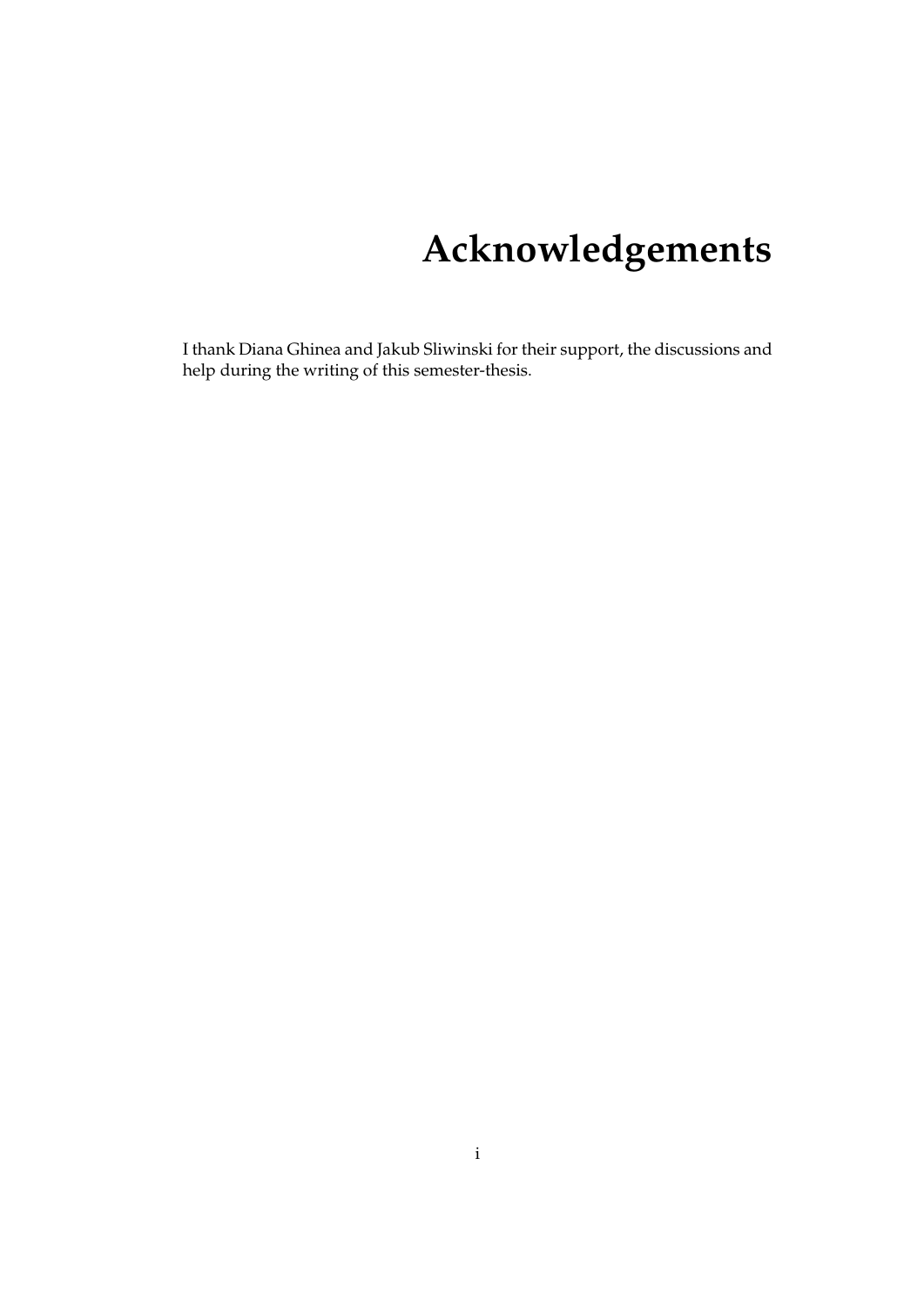## **Abstract**

<span id="page-2-0"></span>In this work, we analyse how to make peer grading resistant against a group of colluding students. We define "colluding students" as a group of students who want to improve the score of others within that group(e.g. friends). For this reason we studied different scenarios with different behaviours of both honest and colluding students. We analysed several grading schemes and their behaviours in different scenarios. We found that the colluding resistance can be maximized with an optimized ordering of the students and could be reduced to a graph theory problem. We showed that for a given scenario with correct honest graders and our provided ordering the best grading scheme out of the ones presented is the median while in the second scenario with honest students being correct with their average it is taking the average.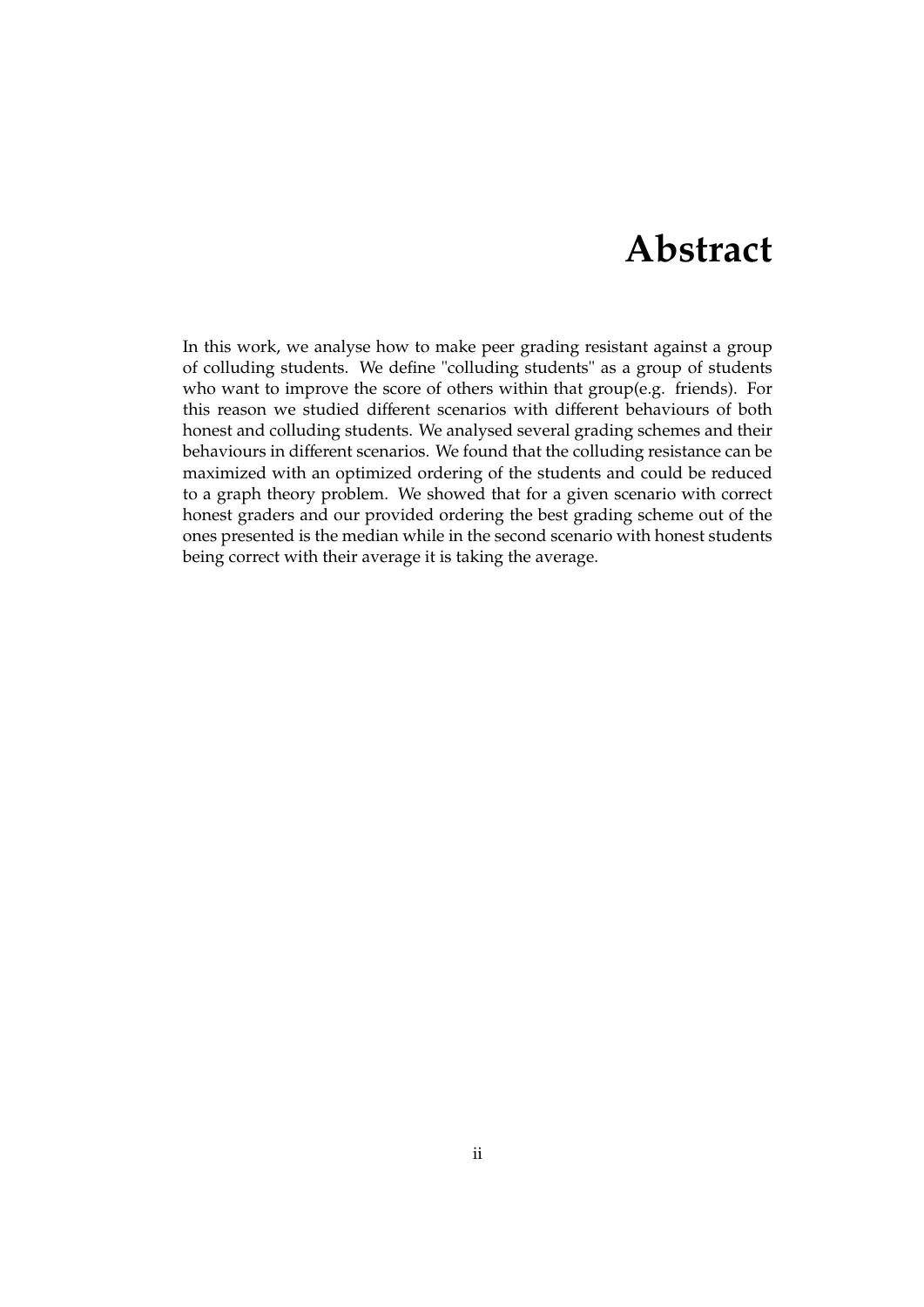# **Contents**

| Acknowledgements<br>i |                   |                                               |                                                                     |                |
|-----------------------|-------------------|-----------------------------------------------|---------------------------------------------------------------------|----------------|
| <b>Abstract</b>       |                   |                                               |                                                                     | ii             |
| 1                     |                   | <b>Introduction</b>                           |                                                                     |                |
|                       | 1.1               |                                               | <b>Related Work</b>                                                 | $\overline{2}$ |
| 2                     |                   | <b>Setting and Notation</b>                   |                                                                     |                |
|                       | 2.1               |                                               |                                                                     | 3              |
|                       | 2.2               |                                               |                                                                     | $\overline{4}$ |
| 3                     |                   | <b>Correct Honest Graders</b>                 |                                                                     |                |
|                       | 3.1               |                                               |                                                                     | 5              |
|                       | 3.2               |                                               |                                                                     | 7              |
|                       | 3.3               |                                               |                                                                     | 8              |
| 4                     |                   | <b>Average Honest Graders</b>                 |                                                                     |                |
|                       | 4.1               | Grading Scheme for Individual Collusion Error |                                                                     |                |
|                       |                   | 4.1.1                                         |                                                                     | 10             |
|                       |                   | 4.1.2                                         |                                                                     | 10             |
|                       |                   | 4.1.3                                         | The delete-outside- $\sigma_{\textit{move}}$ -approach              | 11             |
|                       |                   | 4.1.4                                         | Taking the median $\dots \dots \dots \dots \dots \dots \dots \dots$ | 11             |
|                       |                   | 4.1.5                                         |                                                                     | 12             |
|                       | 4.2               |                                               | Grading Scheme for Group Collusion Error                            | 13             |
|                       |                   | 4.2.1                                         |                                                                     | 14             |
|                       |                   | 4.2.2                                         | Moore graph and Further Studies                                     | 15             |
| 5                     | <b>Conclusion</b> |                                               |                                                                     |                |
| <b>Bibliography</b>   |                   |                                               |                                                                     | 17             |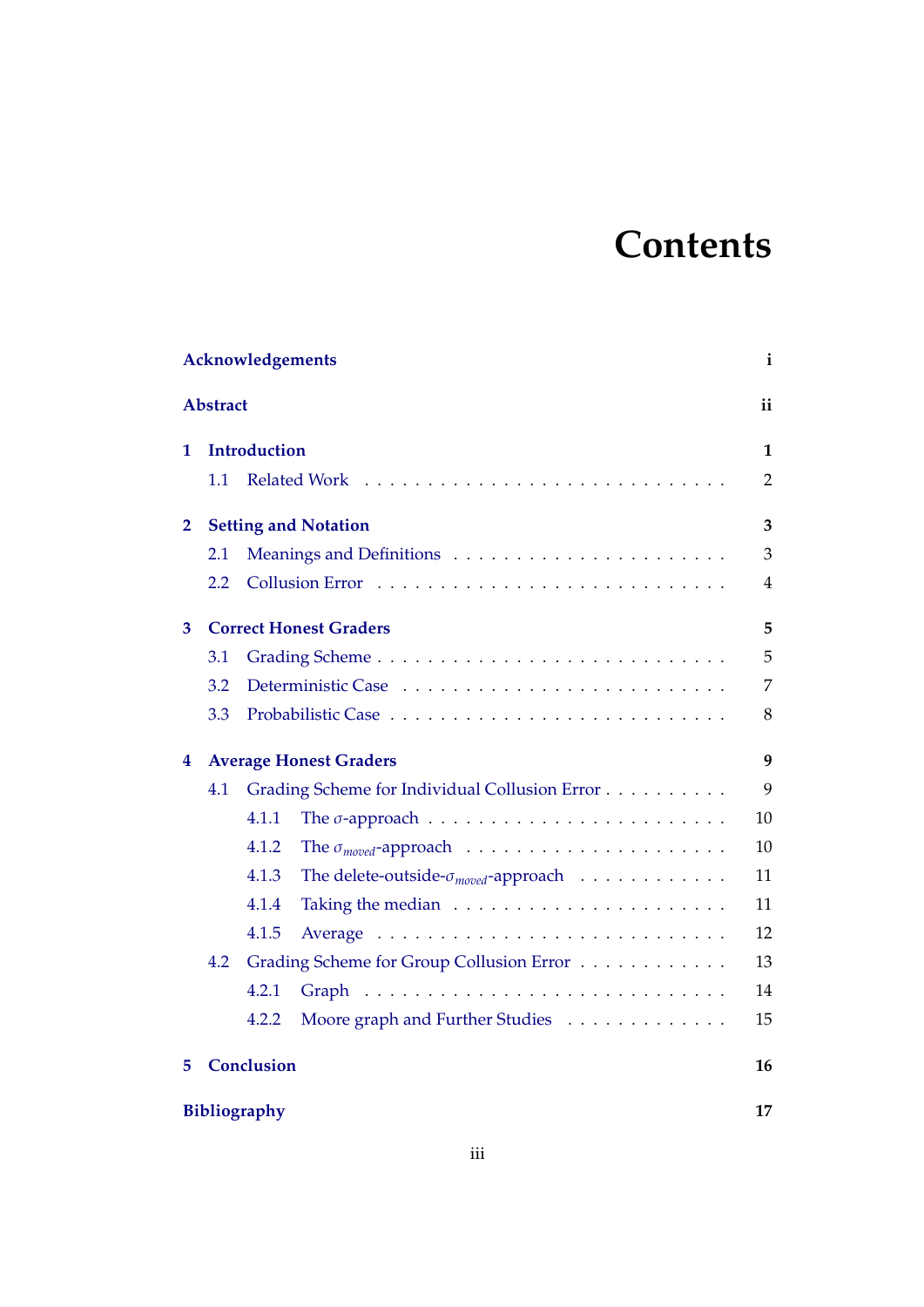## $C_{\text{HAPTER}}$  1 **Introduction**

<span id="page-4-0"></span>As one could see in this very special last year, due to the COVID-19 pandemic, online learning is becoming more and more important. Not only in university but also in elementary, grammar or vocational schools, classes needed to be held online. A lot of them will continue to do so, given the advantages of online classes. All you need for such a class as a student is access to the internet and a place to work. Students can work everywhere and every time in their own tempo. That is why, even before the pandemic, massive open online courses (MOOCs) have become more and more popular with courses distributed to everyone.

Although these courses have a lot of advantages, it is not so easy for exams. Of course most of them (whenever possible) are done with multiple choice questions and graded in automated manner. Where this is not possible (e.g. essays) there is a lot of time-consuming work needed to be done by the grading experts. This is why such works are graded with Peer grading schemes. This saves a lot of work for the teachers, saves time for the students (i.e. they get faster feedback of their work) and as shown in some studies [\[1,](#page-20-1) [2\]](#page-20-2), Peer grading helps the students to improve their own understanding of the given topic.

Peer grading has a lot of advantages. The challenge is to incentivize the students to grade truthfully and correctly since this is hard work. Even if they do so, it is still possible that a group of friends try to improve another-one's grade. This constitute the topic of the thesis: a group of students tries to collude. We try to minimize the score improvements in such cases.

In chapter 2, one can find a closer look of the setting we consider in this work and the notation used. Chapter 3 contains the first scenario with the honest students grading correctly and a discussion about the used grading scheme with two different assignments of the students. In chapter 4 we have a look at a more realistic scenario where honest graders might not grade correctly. It also contains a discussion about possible grading schemes in this setting, and the transfer into a graph-theory problem. Finally chapter 5 concludes what was done.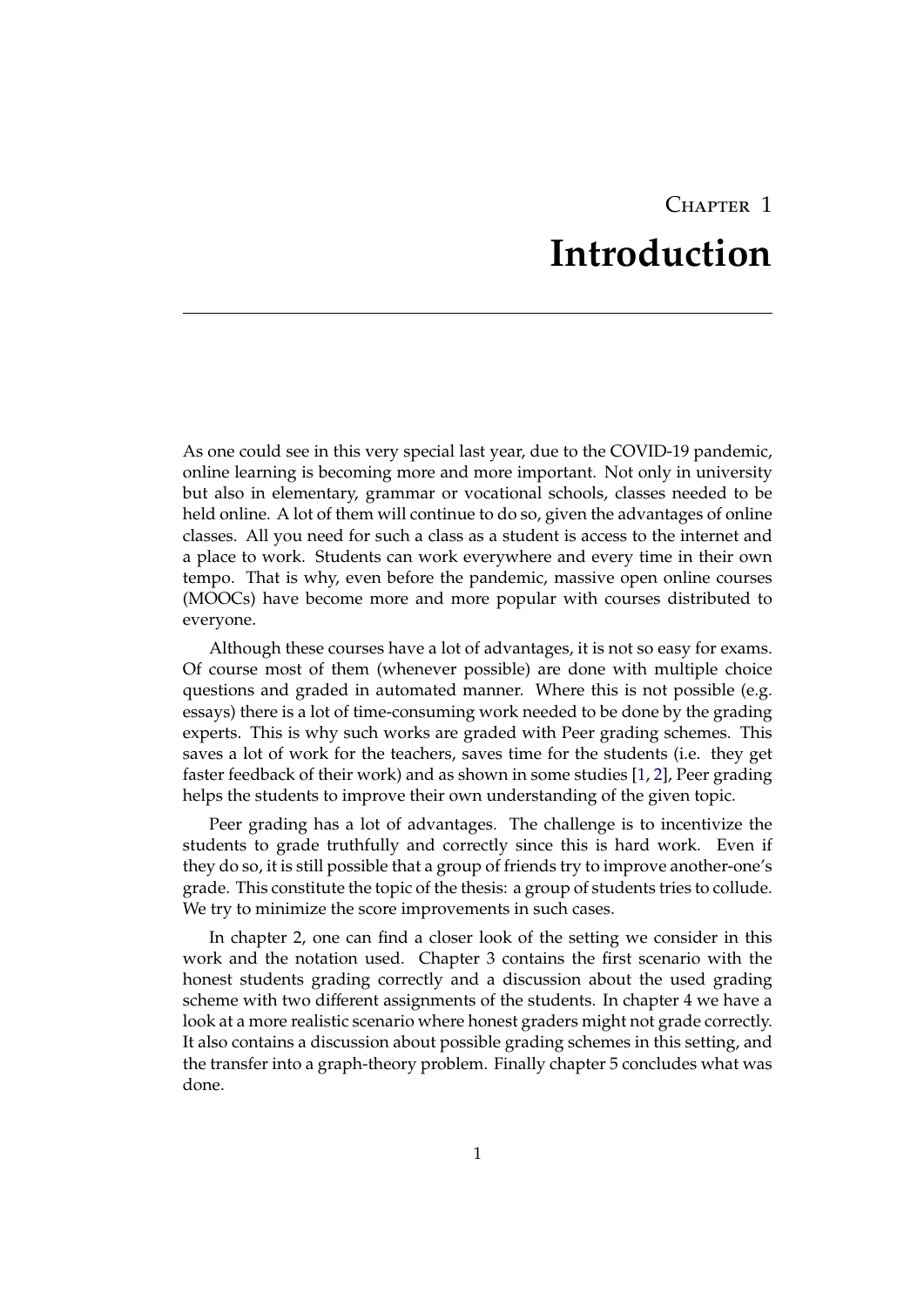### <span id="page-5-0"></span>**1.1 Related Work**

A lot of literature on Peer assessment is about course evaluation, the pedagogical aspects or about selections and evaluation on scientific work.

Overall, Peer assessment can partitioned into three different groups: selection, ranking and grading. Selections, as in [\[3\]](#page-20-3), are used to pick the best works (e.g. k out of a set with n works) without offering any additional information.. Solutions to ranking, where the works should be ranked from best to worst without providing grades, are provided in [\[4,](#page-20-4) [5\]](#page-20-5). However [\[4\]](#page-20-4) shows that ranking is not liked as much as grading, where works are graded with a grade, by the students. Additional grading is the most powerful Peer evaluation since out of given grades one can easily generate a ranking and also do a selection.

There are several approaches on how to develop tools for Peer grading as e.g. in [\[6,](#page-20-6) [7\]](#page-20-7). Especially Toby Walsh's not monotonic PeerRank Method is achieving remarkable results and therefore have been reviewed by [\[8,](#page-20-8) [9\]](#page-20-9). There even changes have been suggested and tested. There are also a few papers and work about strategyproofnes [\[3,](#page-20-3) [10,](#page-20-10) [11,](#page-20-11) [12\]](#page-20-12) but all of them about selection. Strategyproofnes means that students can not benefit by reporting insincere valuations. [\[4\]](#page-20-4) provide a game-theoretic approach to incentivize students to grade correctly.

Although the therm "collusion-resistance" is mentioned in some works, to the best of our knowledge, it has not been deeply studied yet.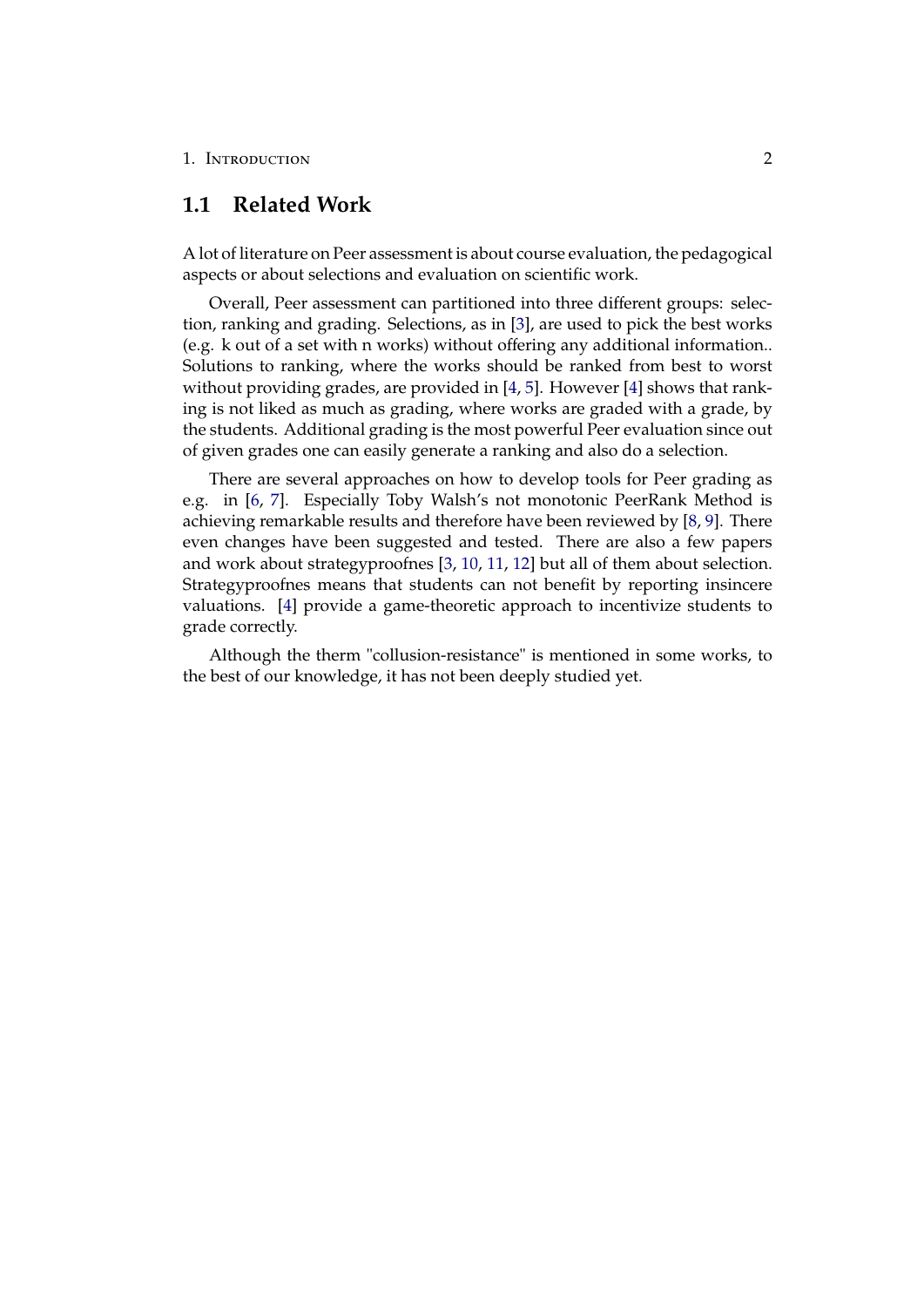# <span id="page-6-0"></span>CHAPTER 2 **Setting and Notation**

In our setting, we consider a course with a lot of students. They all need to be graded with Peer grading. We want to give the students already with our global setting an incentive for grading correctly and truthfully. Doing so is hard and time-consuming work, hence we do not want every student to grade every other student. It has been showed in [\[13\]](#page-21-0) that the incentive for grading truthfully is much higher if there is less work to do.

We suppose there are *n* students who need to be graded. Every student receives *m* grades and grades *m* other students without grading their own work. The grades are normalised to the interval [0,1]. The final score of a student *i* is denoted by *score*(*i*). There are *c* students, who are trying to collude, what means that they try to improve the score of other colluding students and if possible even the sum of their scores.

**Definition 2.1** (colluding group)**.** *c* students form a colluding group, if they try to improve the score of another student of the colluding group or even the sum of their scores  $\sum_{i \in C} score(i)$ .

### <span id="page-6-1"></span>**2.1 Meanings and Definitions**

In this section we explain a few often used terms.

- 1. *gradej*(*i*): the grade given by student *j* to student *i*.
- 2. *score*(*i*): the final grade of student *i*.
- 3. *GS*: the applied grading scheme.
- 4. *CS*: the strategy applied by the colluding group.
- 5. *GT*(*i*): the ground truth for the score of student *i*.
- 6. *HG*: a sub-group of honest graders

**Definition 2.2** (symmetry of a grading scheme)**.** If all given grades are "flipped", then the score is also "flipped". Flipping a grade or a score means that *gradej*(*i*)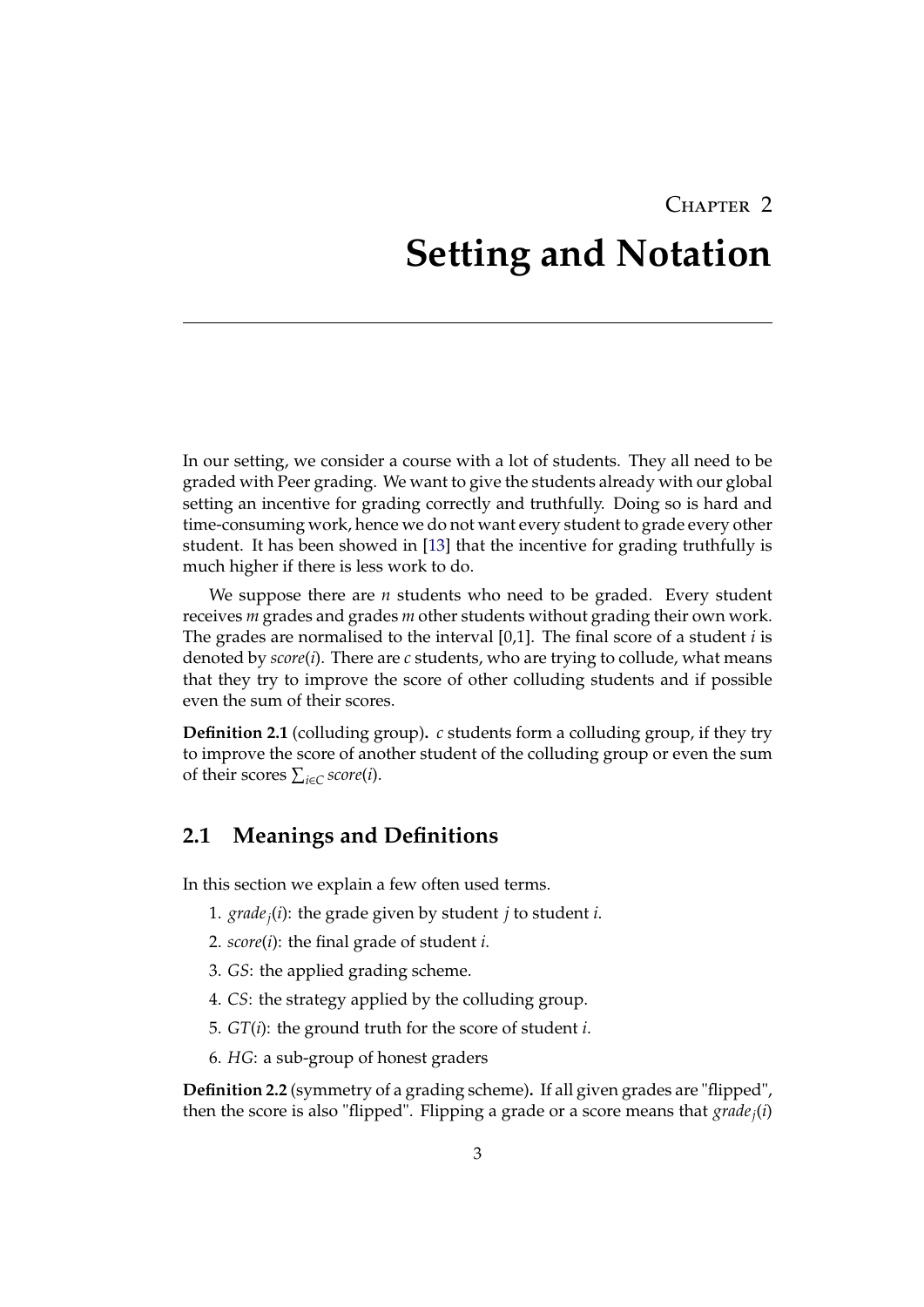flipped is  $1 - grade_i(i)$ , e.g. let's assume that a student i receives the grades  $g_1$ , *g*2, ...,*g<sup>m</sup>* and that the score is *s*. If the student now receive the grades 1 − *g*1,  $1 - g_2$ , ...,  $1 - g_m$ , the score is  $1 - s$ .

## <span id="page-7-0"></span>**2.2 Collusion Error**

For measuring the influence of a colluding group, we define two types of collusion-error coefficients. One is for a individual student and the other one for a group depending on the ground truth (GT), the grading scheme (GS) and the colluding strategy (CS). The error coefficients consider the worst-case scenario over all colluding strategies.

**Definition 2.3** (Individual Collusion-Error Coefficient)**.** The individual collusionerror coefficient measures the distance between the *score*(*i*) of student *i* and the ground truth.

$$
E_{|c|}(GS) = \max_{i \in C, CS} |score(i) - GT(i)|
$$

**Definition 2.4** (Group Collusion-Error Coefficient)**.** The group collusion-error coefficient measures the sum of distances between the *score*(*i*) of student *i* and the ground truth for each student in a group.

$$
E_{|c|}^{group}(GS) = \max_{CS}(\frac{1}{|c|}\sum_{i\in C} |score(i) - GT(i)|)
$$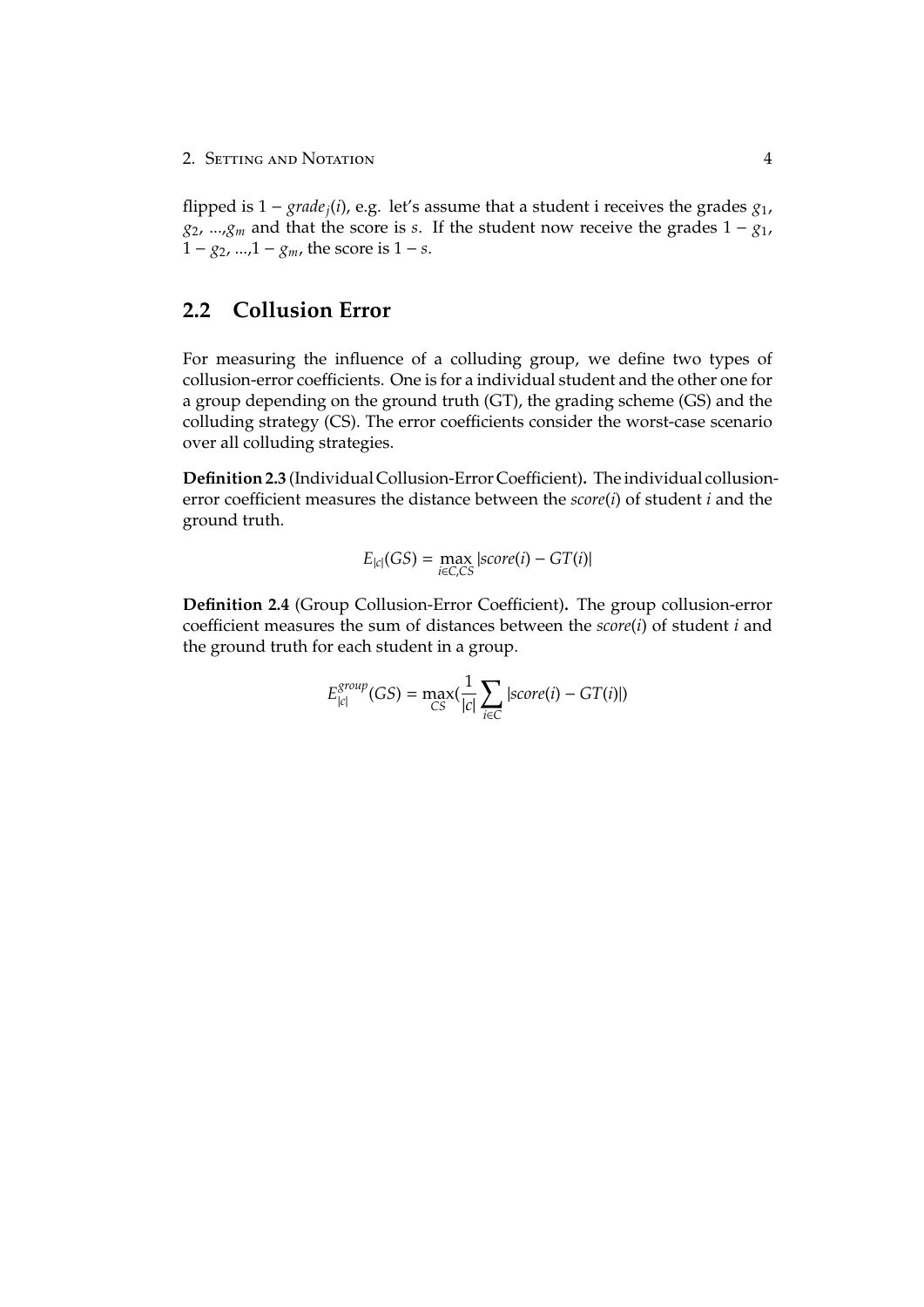## CHAPTER 3

## <span id="page-8-0"></span>**Correct Honest Graders**

In this chapter we start with a simple scenario. We assume that the honest students are good graders and therefore grade correctly with an error of  $\pm \delta$  $(\delta > 0)$ . Further we consider two different scenarios, which are described in the respective sections below.

## <span id="page-8-1"></span>**3.1 Grading Scheme**

We can partition the grading scheme into three parts. The initialization phase, the grading phase and the evaluation phase. In the initialization phase the grading graph is built up and the students are distributed to the nodes. In the grading phase the students are doing their grading and in the evaluation phase the grading scheme is applied.

**Definition 3.1** (grading graph)**.** In a grading graph the students are represented by the nodes and the grades given by the students are represented by the edges of the graph.

#### <span id="page-8-2"></span>**Initialization Phase**

We want to take an ordering similar to the one mentioned in [\[3\]](#page-20-3). The goal is to split the *n* students into *m* groups and creating a graph with a long shortest circle. We therefore:

- 1. assign a unique id from 0 to *n* − 1 to each student
- 2. assign the student *i* to group *i* mod  $\lfloor \frac{n}{m} \rfloor$  $\frac{n}{m}$

Since the last group does not contain *m* students when  $\frac{n}{m} \notin \mathbb{N}$ , there is a problem with the second last, the last and the first grading-group.

There are  $k = n \mod m < m$  students in the last grading group. Each of them grades all students in the first group and receives grades from the second last group. Because of that the students in group 0 only receive *k* grades and the students in the second last group only grades *k* others. For solving this problem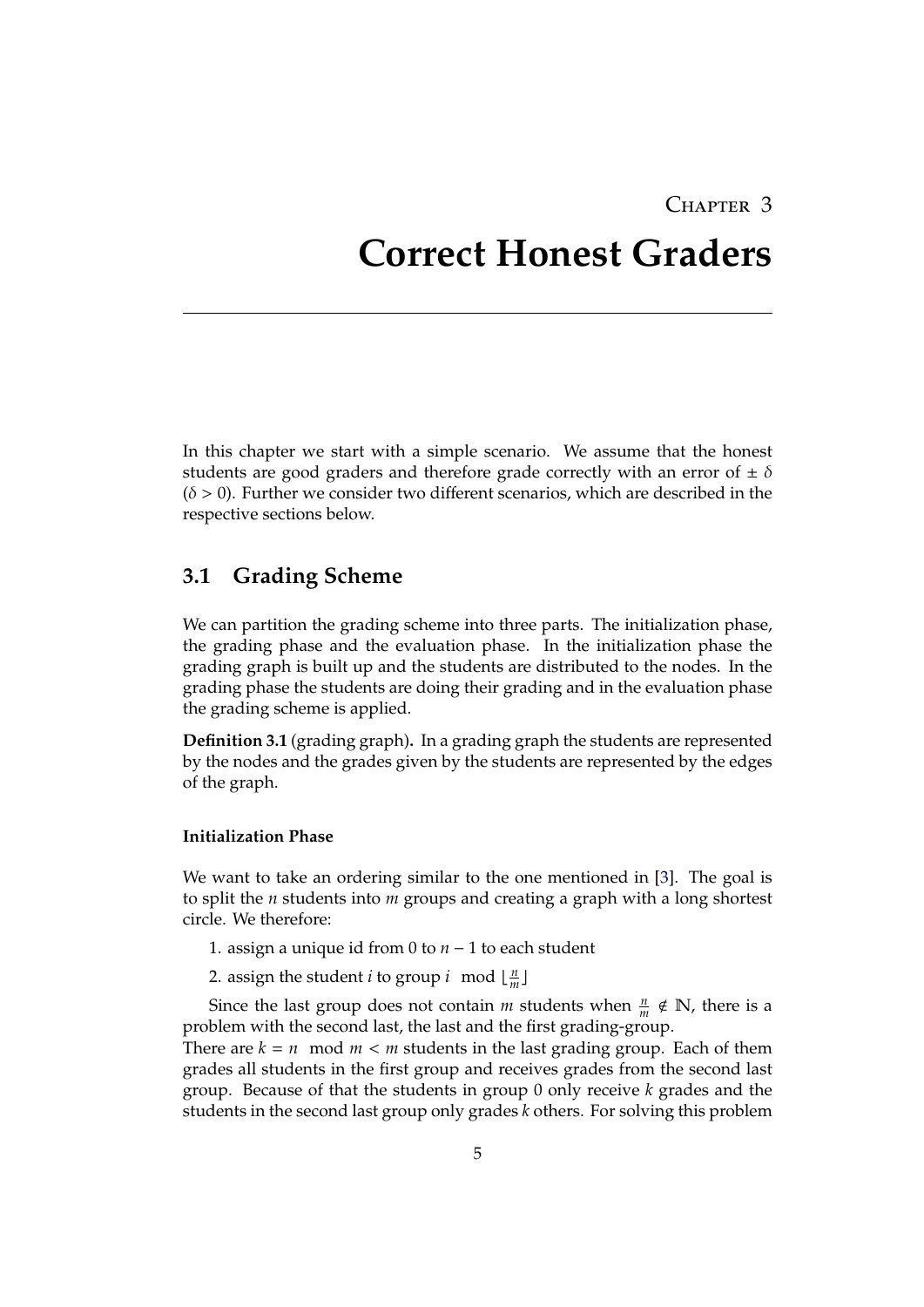we build a (*m* − *k*)-regular bipartite sub-graph with students-groups  $\lfloor \frac{n}{n} \rfloor$  $\frac{n}{m}$ ] – 2 and 0 as nodes and use a circular approach where the i-th student of group  $\lfloor \frac{n}{n} \rfloor$  $\frac{n}{m}$ ] – 2 grades students *i* mod *m* , *i* + 1 mod *m*, ... ,*i* + *m* − *k* − 1 mod *m* as in [3.1.](#page-10-1)

**Algorithm 1** Build (*m* − *k*)-regular bipartite sub-graph

| 1: for $i=0$ to m-1 do                            |
|---------------------------------------------------|
| 2: for $l=i$ to $l+m-k-1$ do                      |
| 3: add edge from node i in A to node 1 mod m in B |
| 4: end for                                        |
| 5: end for                                        |

Algorithm [3.1](#page-8-2) builds a (*m* − *k*)-regular bipartite graph.

*Proof.* Let the left partition A of the sub-graph be group  $\lfloor \frac{n}{n} \rfloor$  $\frac{n}{m}$ ] – 2 and the right partition B group 0. The graph is bipartite since there are no edges between the vertices of A or between vertices of B. Every vertex *i* in A has out-degree *m* − *k* by construction and every vertex *j* in B has in-degree *m* − *k* due to the following argument. We have an edge(*i*, *j*) if  $j = i + s \mod m$  for  $s \in \{0, ..., m - k - 1\}$ , which means that we have an edge(*i*, *j*) for  $j = i - s \mod m$  for  $s \in \{0, ..., m - k - 1\}$ . □

**Theorem 3.2.** *Our assignment guarantees that every student grades m others and receive m grades.*

*Proof.* The grading-groups 1 to  $\lfloor \frac{n}{m} \rfloor$ *n*<sup>n</sup><sub>*m*</sub></sub>  $\lfloor$  − 1 all have in-degree *m* by construction and the grading-groups 0 to  $\frac{n}{n}$  $\left[\frac{n}{m}\right]$  – 3 and  $\left\lfloor \frac{n}{m}\right\rfloor$ *n*<sup>n</sup><sub>*m*</sub></sub>  $-1$  all have out-degree *m* by construction. The grading-group 0 has in-degree  $m - k$  and the group  $\lfloor \frac{n}{n} \rfloor$  $\frac{m}{m}$ ] − 2 out degree *m* − *k*. Adding the bipartite graph additionally the students in these groups grade and are graded by  $k + (m - k)$  students.  $□$ 

#### **Grading Phase**

Every student from group *i* mod  $\lfloor \frac{n}{m} \rfloor$  $\frac{n}{m}$  is grading all the students from group  $i + 1 \mod \frac{n}{m}$ .

#### **Evaluation Phase**

It seems clear that there are cases, where it is impossible to get a score of a student close to the ground truth. This is the case, when  $\frac{m}{2}$  or more grades of a student are given by the colluding group. In this case, especially when there are only two given grades (i.e. one by the colluding group and one by the honest graders), it is not possible to decide which group is right. With this in mind we only pay attention to all other cases where there are more grades given by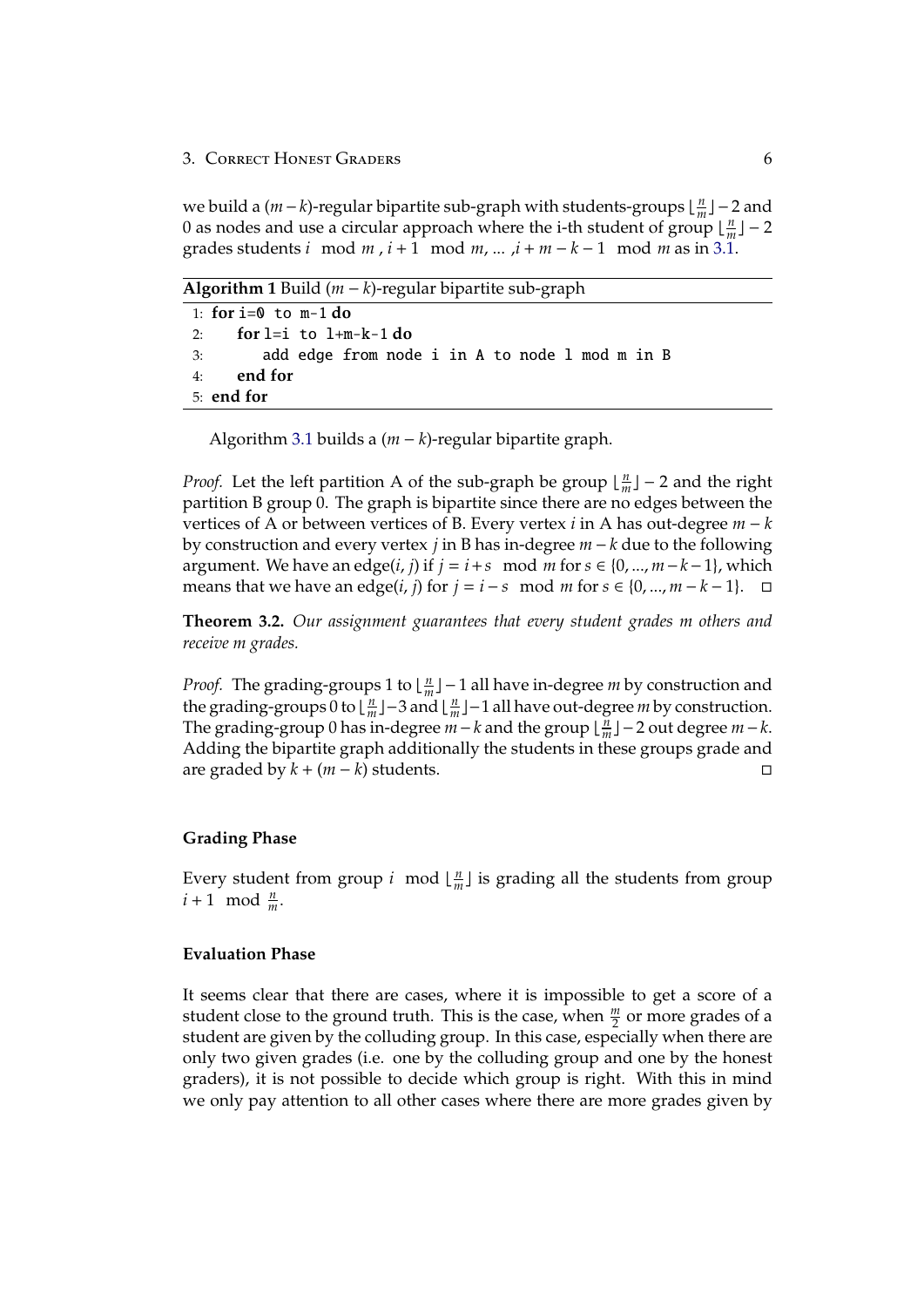<span id="page-10-1"></span>

Figure 3.1: example for the last two and the first grading-groups with  $m = 5$  and  $n = 23$ 

honest graders than by the colluding group to one student. Since the honest graders in this scenario are grading correctly, the best grading scheme is to take the median for the final score. That way we will always end up either with a honest grade or a grade from a colluding student, which in return has to be in the interval  $\pm\delta$  of the ground truth.

## <span id="page-10-0"></span>**3.2 Deterministic Case**

In this first scenario we assume a worst-case-scenario, were the assignment is pre-known by the students (e.g. the unique ids or based on the alphabetical order). If this is the case, we still can get good results as long as the colluding group is not too big.

<span id="page-10-2"></span>**Lemma 3.3.** *If there are*  $\lt \frac{m}{2}$  $\frac{m}{2}$  colluding students grading a student, the error of this *student is at most* δ*.*

*Proof.* Since  $c \leq \frac{m}{2}$  $\frac{m}{2}$  a colluding student receives at most  $\frac{m}{2}$  $\frac{m}{2}$  grades from other colluding students which therefore can only shift the median by  $\lt \frac{m}{2}$  $\frac{m}{2}$  positions. So the final grade is always in the range of the honest graders (  $GT \pm \delta$  ).  $\Box$ 

<span id="page-10-3"></span>**Theorem 3.4** (Deterministic Case). *For*  $c \leq \frac{m}{2}$  $\frac{m}{2}$   $E_{|c|} \leq \delta$  and  $E_{|c|}^{group} \leq |c| * \delta$ .

*Proof.* Since there are  $c \leq \frac{m}{2}$  $\frac{m}{2}$  colluding students in the worst case one of them is graded by the other  $\frac{m}{2}$  – 1. Then the result follows from lemma [3.3.](#page-10-2) □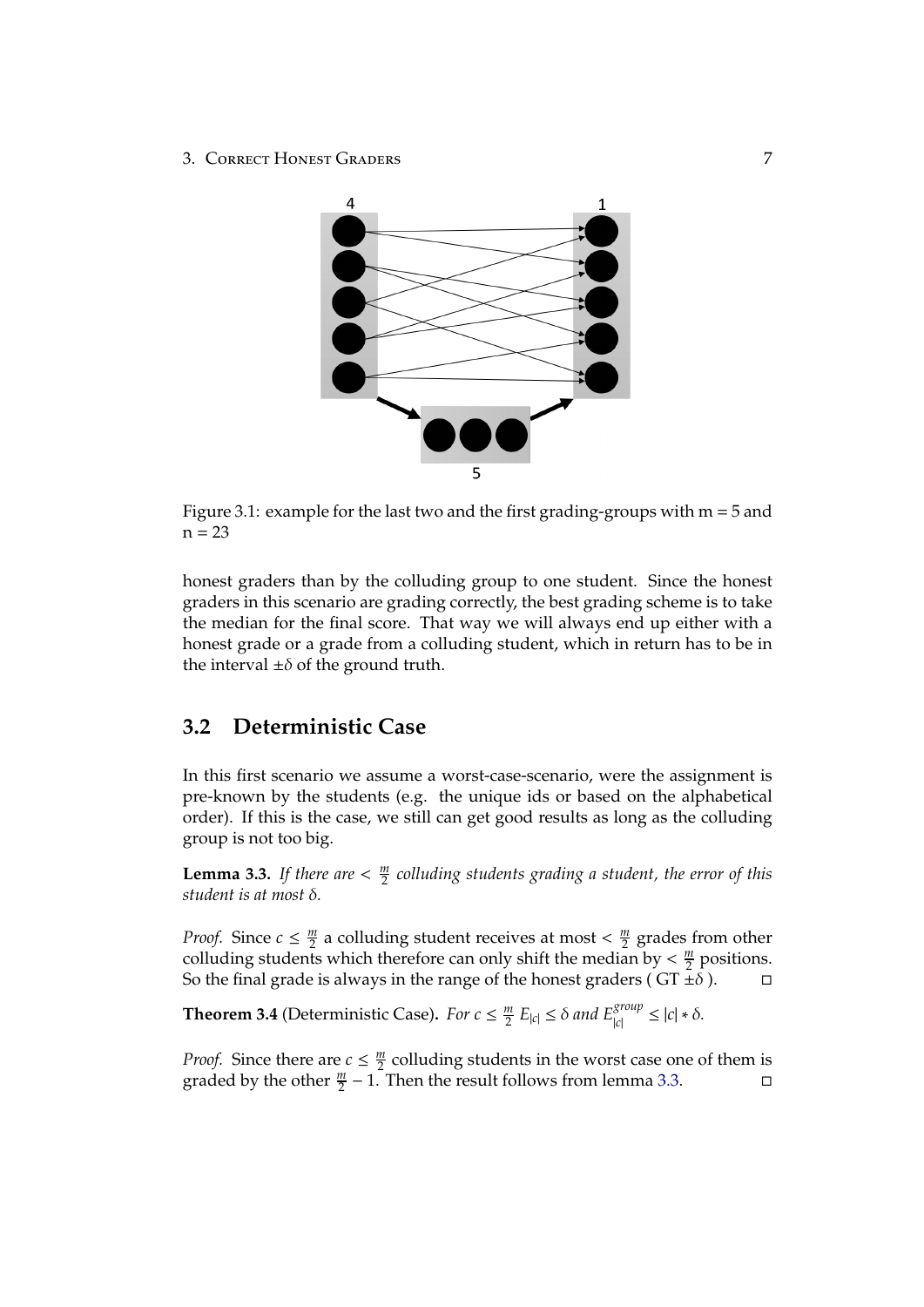Note that the score is in the interval of the honest graders also in the worstcase.

## <span id="page-11-0"></span>**3.3 Probabilistic Case**

In the second scenario, we consider a much more realistic scenario, where the assignment is not pre-known and in a random order. Before we carry on we need to define the failing probability.

**Definition 3.5** (failing probability)**.** The probability of our scheme to "fail" is *P*[*fail*]. Failing means, that there is at least one grading-group with  $\geq \frac{m}{2}$  $\frac{m}{2}$  colluding students.  $P[fail] = P[\exists \text{ group with } \geq \frac{m}{2}]$  $\frac{m}{2}$  colluding students].

**Theorem 3.6** (Probabilistic Case). *For c* <  $\frac{n-m}{2}$  $\frac{2}{2}$ ,  $E_{|c|} \leq \delta$  and  $E_{|c|}^{group} \leq |c| * \delta$  with a *failing probability of P*[*f ail*] < *n*  $\frac{m}{m}$  ∗  $e^{-0.003m}$  *for*  $\geq \frac{m}{2}$ 2 *colliding students in one gradinggroup.*

*Proof.*  $P[fail] = P[ \exists \text{ group with } \geq \frac{m}{2}$  $\frac{m}{2}$  colluding students]  $\leq \sum_i P[\text{group } i \text{ has } \geq \frac{m}{2}]$ 2 colluding students]  $\leq \frac{n}{m}$  $\frac{n}{m}$ P[group 0 has  $\geq \frac{m}{2}$  $\frac{m}{2}$  colluding students].

Therefore we have a look at the draw of group 0 and analyze the probability that this group has at least  $\frac{m}{2}$  colluding students. We use Chernoff [\[14\]](#page-21-1) to provide an upper bound for P[group 0 has  $\geq \frac{m}{2}$  $\frac{m}{2}$  colluding students].

We define m independent Bernoulli random variables  $X_i$  such that  $P[X_i = 1]$  = *c n*−*m*+1 .

Let  $C_i$  denote the event that the i-th student of the group colludes.

$$
-P[C_1] \le \frac{c}{n} \le P[X_1]
$$

$$
\text{-} P[C_2] \leq \tfrac{c}{n-1} \leq P[X_2]
$$

- ...

 $- P[C_m] \leq \frac{c}{n-m+1} \leq P[X_m]$ 

 $C = \sum_i C_i$  denotes the number of colluding students in group 0 and  $X \sum_i X_i$ . Note that P[group 0 has  $\geq \frac{m}{2}$  $\frac{m}{2}$  colluding students] =  $P[C \geq \frac{m}{2}]$  $\frac{m}{2}$ ]  $\leq P[X \geq \frac{m}{2}]$  $\frac{m}{2}$ ]. Using Chernoff [\[14\]](#page-21-1), we obtain an upper bound for *P*[*fail*]. We get  $\leq Pr[X \geq$ 

 $0.5 * m > (1 + 0.15) * 0.43 * m] \le e^{-(0.15^2 * 0.43m)/3} < e^{-0.003m}$ . Therefore *P*[*fail*] ≤ *n*  $\frac{m}{m} * P$ [group 0 has  $\geq \frac{m}{2}$  $\frac{m}{2}$  colluding students]  $\leq \frac{n}{m}$  $\frac{n}{m} * e^{-0.003m}$ 

If our scheme is not failing, the results from the deterministic case, as in [3.4,](#page-10-3) applies.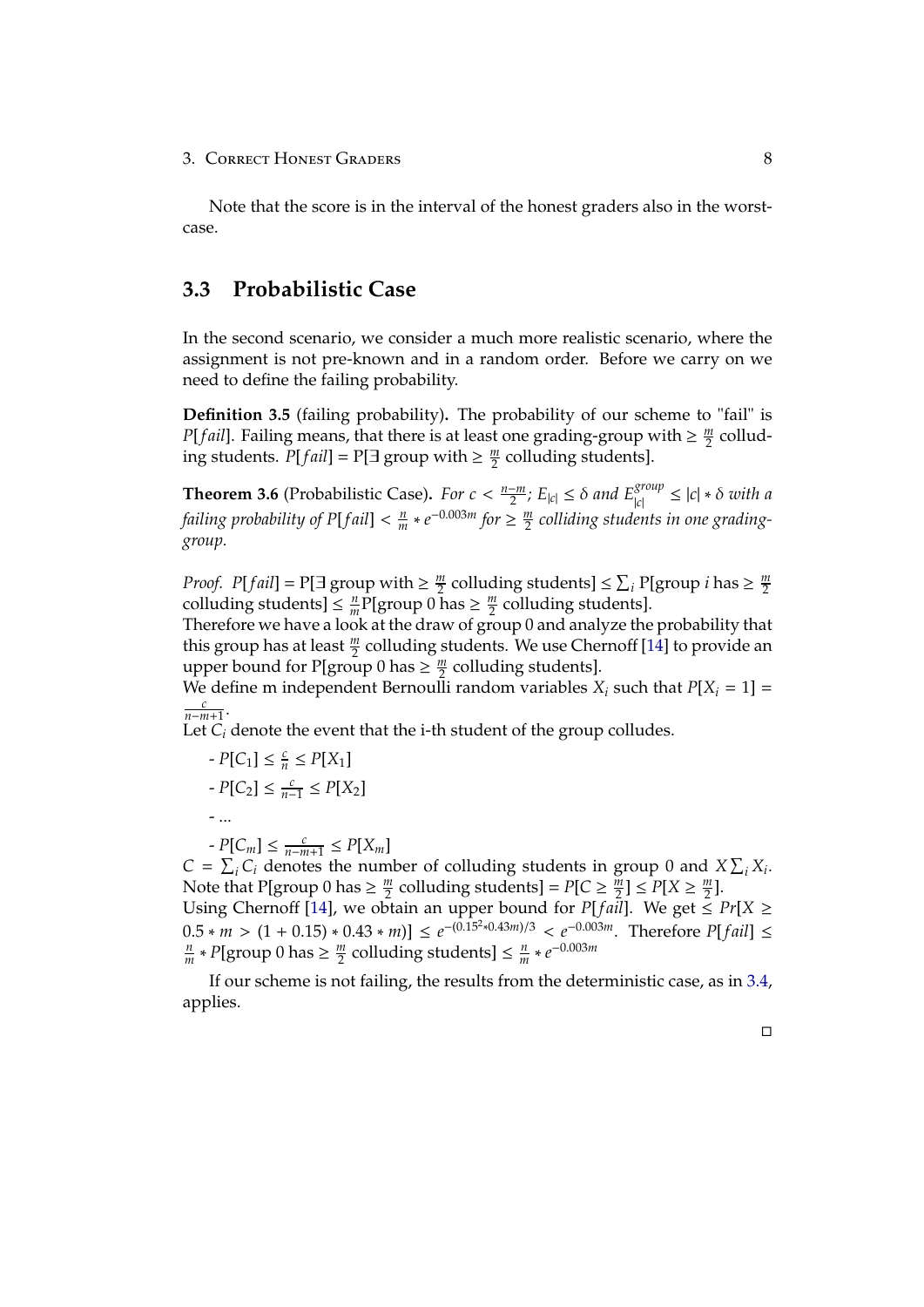## CHAPTER 4

## <span id="page-12-0"></span>**Average Honest Graders**

Obviously it is not a very realistic case that all the honest students also grades correctly. Due to not everybody being able to grade correctly, as in [\[6\]](#page-20-6)[\[15\]](#page-21-2), we have to use other assumptions. Therefore we consider a more realistic scenario with a few assumption close to normal distribution.

I - The average of the honest graders (HG) grading a student is the ground truth (GT):

$$
\frac{1}{|HG|}\sum_{j\in |HG|} grade_j(i) = GT(i)
$$

II - The average of the distance from the ground truth is equal to a number  $\sigma > 0$ :

$$
\frac{1}{|HG|} \sum_{j \in |HG|} |grade_j(i) - GT(i)| = \sigma
$$

Additionally in this chapter, we discuss the different collusion errors (i.e. individual and group).

### <span id="page-12-1"></span>**4.1 Grading Scheme for Individual Collusion Error**

In this section we only consider one student graded by *m* other students. The set of graders is denoted by G. For finding the optimal grading scheme for an individual, we need the following definitions.

I - The average of all grades (including those from the colluding group) received from a student *i* is *avg*(*i*)*moved*:

$$
\frac{1}{m}\sum_{j\in|G|}grade_j(i) = avg(i)_{model}
$$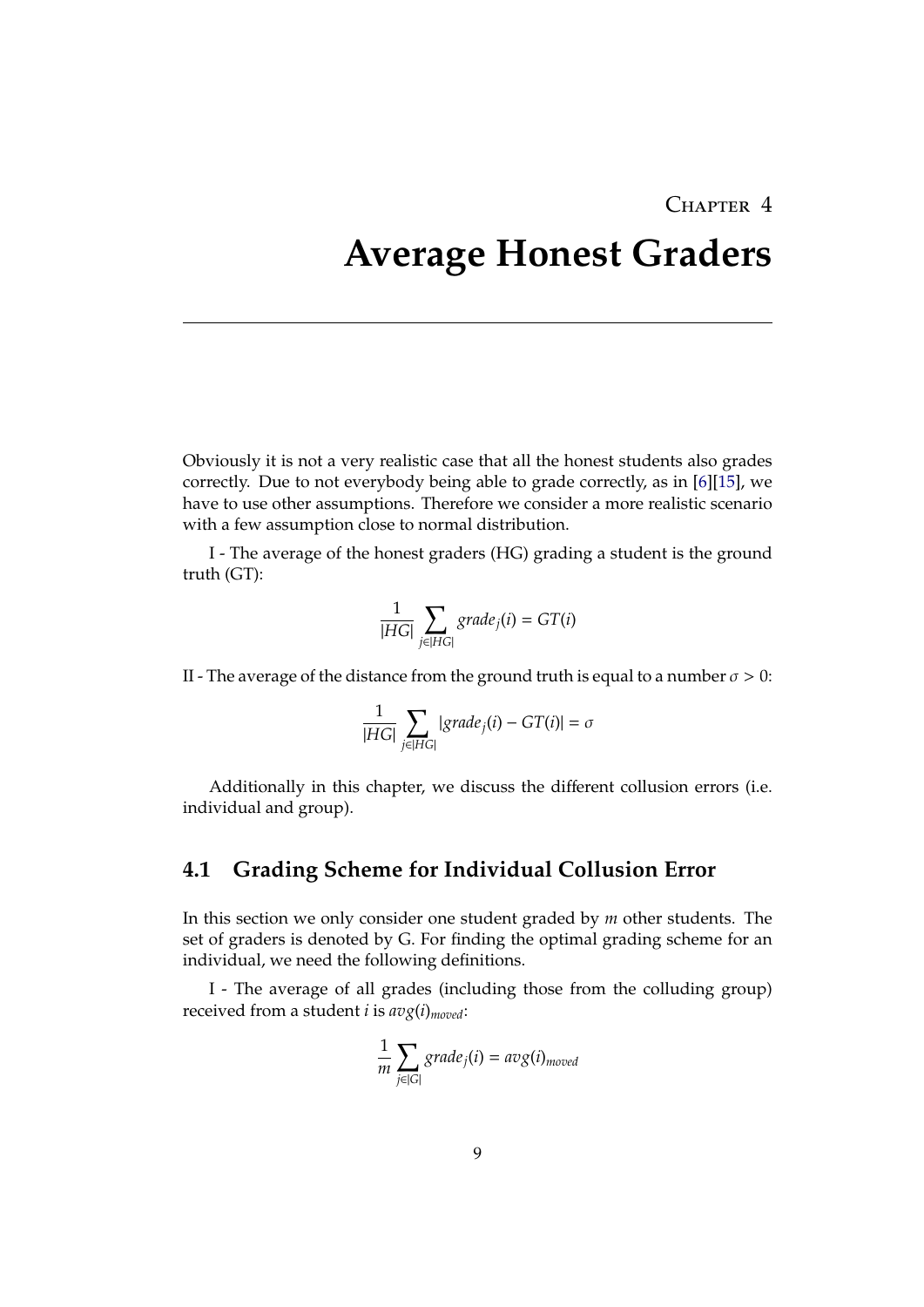II - The average of the distance between a given grade and the ground truth of all given grades (including those from the colluding group) received from a student is equal to a number  $\sigma(i)_{\text{model}} > 0$ :

$$
\frac{1}{m}\sum_{j\in|G|}|grade_j(i) - avg(i)_{model}| = \sigma(i)_{model}
$$

In the following subsections we show a few grading scheme approaches.

### <span id="page-13-0"></span>**4.1.1 The** σ**-approach**

We assume  $\sigma$  is known. The first idea is to take the distribution and iterate with the known  $2 * \sigma(i)$  until we find the interval with the most grades, which we then will only take into account for the final grade. For the final score we take the average of the grades given in this interval.

This first approach has a few caveats because  $\sigma(i)$  is not too big and in practice, not known. In a case where all colluding students give the same grade, which is clearly possible, we will likely end up with choosing an interval including the colluding group. We do not want this because this way we would end up with a final score close to or exactly the grade given by the colluding group. In a worst case scenario we would have  $E_{|c|} = 1$ 



Figure 4.1: The first grading-scheme-approach (colluding-group in black)

#### <span id="page-13-1"></span>**4.1.2 The** σ*moved***-approach**

Since  $\sigma(i)$  is not know, we can just take the given grades and compute the average distance  $\sigma(i)_{model}$  and then use the same idea as in the first approach.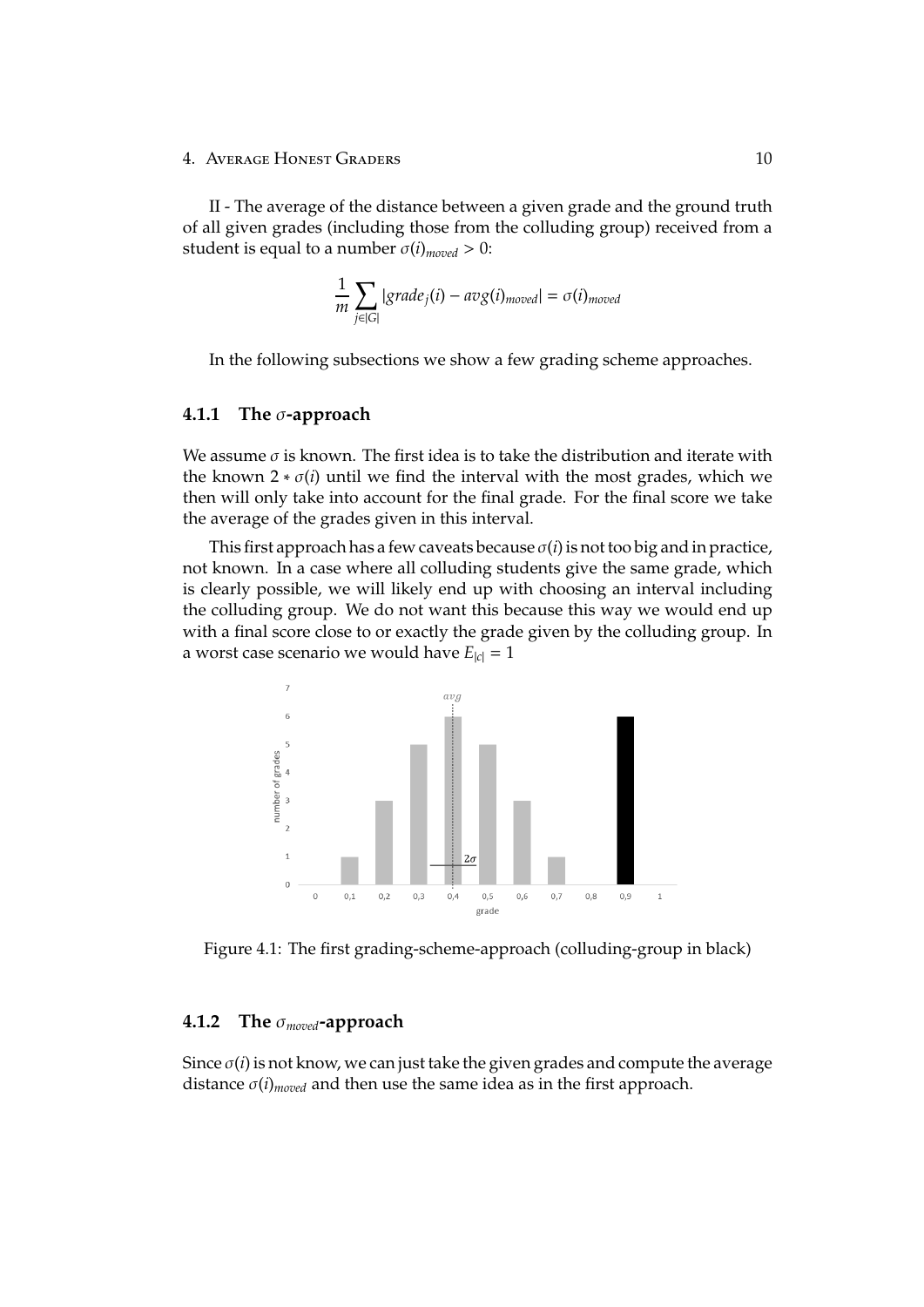This approach works well for the most extreme cases, for example, if GT is close to 0 and the colluding group all giving grades around 1, we would obtain  $E_{|c|} = 0$ . However, if GT is around 0.5 and the true  $\sigma(i)$  is high, we would end up again with an interval including the colluding group and the same result as in the first approach.



Figure 4.2: The second grading-scheme-approach

#### <span id="page-14-0"></span>**4.1.3 The delete-outside-**σ*moved***-approach**

The third scheme is to take *avg*(*i*)*moved* and remove all the grades which are more than σ(*i*)*moved* far from *avg*(*i*)*moved*. For the final grade, we take a new average from the remaining grades.

The third approach is overall the best grading scheme out of the three options presented here. It works well for most of the cases. There are cases, where also this scheme fails and would end up with the final score equal to the colluding grades. This happens when a grader is honest but grades very badly, e.g. gives the same grade as the colluding group. If this happen, a bad honest grader might end up "helping" the colluding group. Therefore, the final score would be based on the grades of the colluding group.

#### <span id="page-14-1"></span>**4.1.4 Taking the median**

With taking the median we have the same problem as with the third approach. If a student grades honest but very badly and ends up with giving the same grade as the colluding group, we end up with a colluding grade.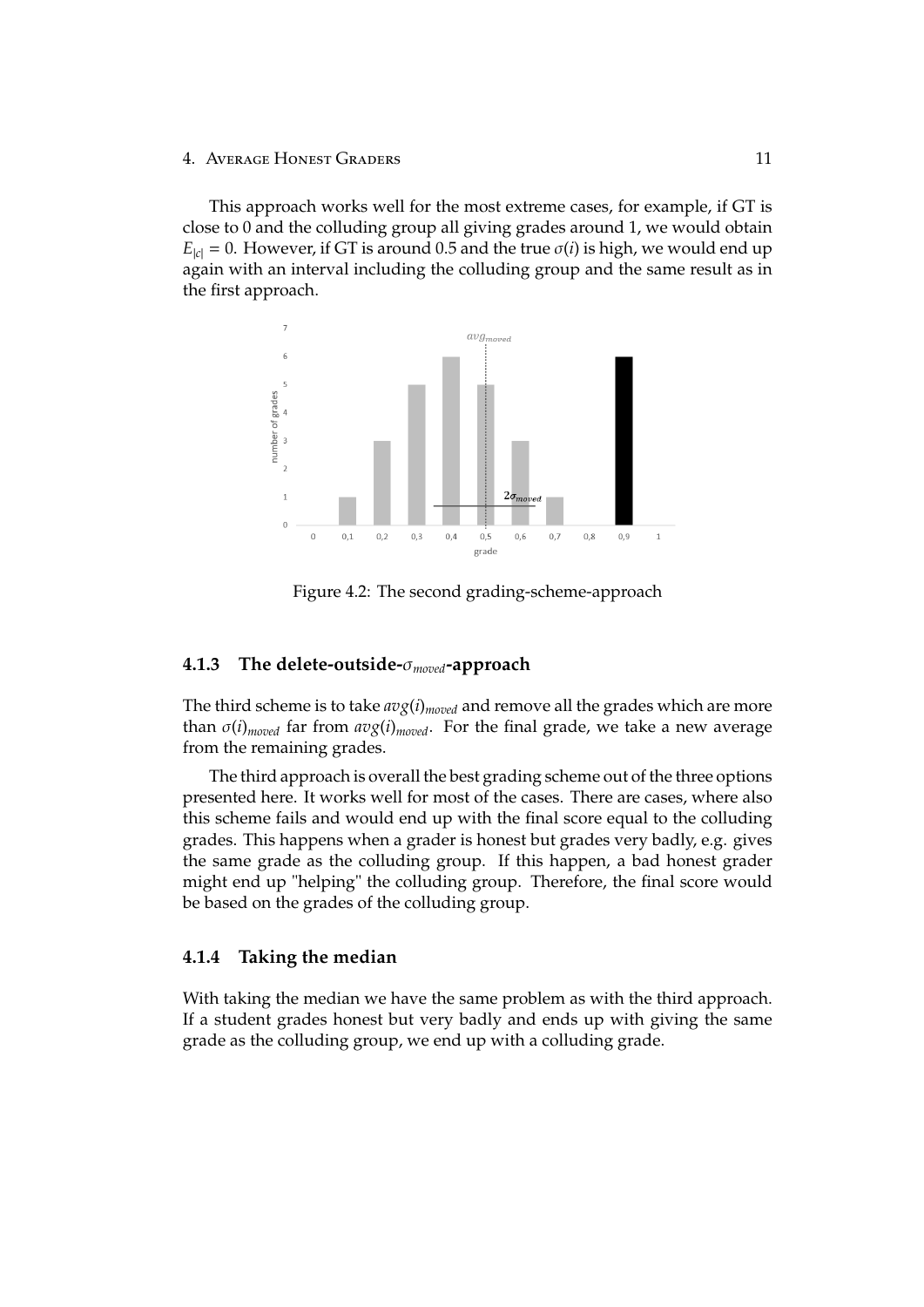



#### <span id="page-15-0"></span>**4.1.5 Average**

By using the average as a grading scheme the *score*(*i*) of student *i* is equal to  $avg(i)_{model}$ . For this grading scheme we first need to analyse how much the average can be moved by the colluding group.

**Theorem 4.1.** *The average can be moved by a maximum of*  $\frac{c}{m}$ \*(1−*GT*) *by the colluding group.*

*Proof.* Since the colluding group *c* is a fraction of *m* and tries to improve someones score by definition of the average it can be moved by  $\frac{c}{m}$  ∗ (1 − *GT*).  $\Box$ 

**Theorem 4.2** (Average Graders)**.** *If the grading scheme is symmetric, E*|*c*<sup>|</sup> *is minimized for score*(*i*) =  $avg(i)_{model}$ .

*Proof.* To prove this statement, we provide two scenarios given a symmetric grading scheme (excluding the average) is applied. In the first scenario, we assume that the work that the students have to grade is low-grade. A set of honest graders is very inaccurate, giving the same grade as the colluding group. We use CG to denote the set containing the colluding students and these inaccurate honest students, and HG to denote the set containing the remaining honest students. In this scenario, the students in HG give the same grade. We assume that  $|CG| = |HG|$ .

Let *grade*<sub>*l*∈*HG*</sub>(*i*) < *grade*<sub>*j*∈*CG*</sub>(*i*). For an symmetric grading scheme being better than the average  $|score(i) - grade_{i \in HG}(i)| < |score(i) - grade_{i \in CG}(i)|$  would be the result.

In the second scenario, the work the students are grading is good, and none of these students are part of the colluding group. Half of these students (denoted by *HG*1) give the same grade as *HG* in the first scenario, while the other half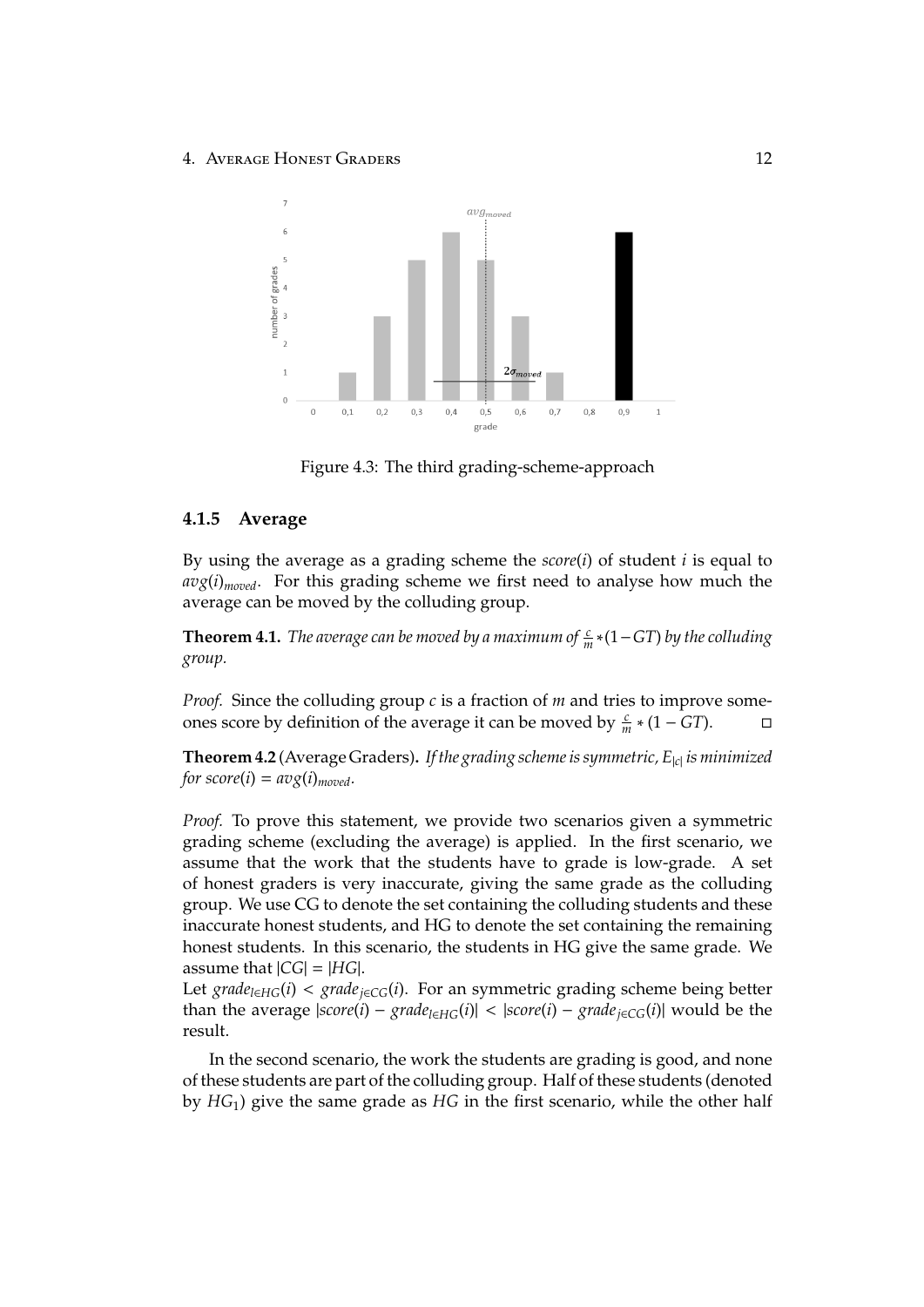(denoted by *HG*2) is inaccurate and gives the same grade as *CG* in the first scenario.

In the second scenario, we would expect the final score to be closer to the grade given by *HG*1. However, the inputs for the grading scheme are exactly the same as in the first scenario.





## <span id="page-16-0"></span>**4.2 Grading Scheme for Group Collusion Error**

Since there is no way to prevent students to improve another student in our setting, we try to find a possibility that the students can not improve their group-score by a significant amount. We assume that the students know the structure of the graph and can choose the nodes, which will help to understand the worst-case scenarios.

We try to find a grading-graph that already makes it as hard as possible to improve many grades within the colluding group. The graph has to fulfil the following conditions:

I - the graph needs to be 2m regular, since every student grades m others and receives m grades.

II - the number of edges in the sub-graph defined by the colluding group should be minimized

III - there should be no pair of students grading each other.

 $\Box$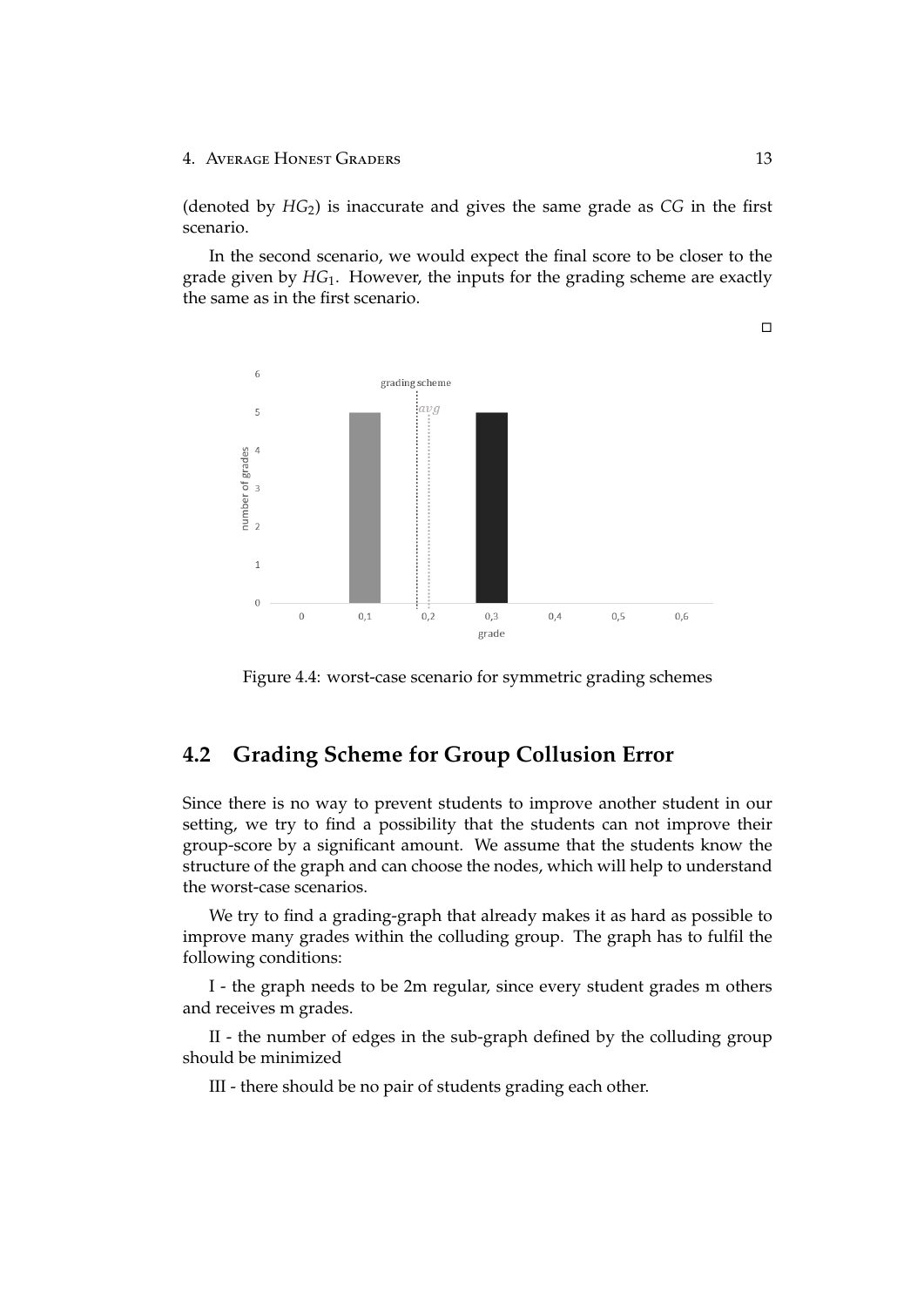IV - we want the graph to be sparse intuitively and therefore it should be connected.

### <span id="page-17-0"></span>**4.2.1 Graph**

For these condition we first came up with the graph in figure [4.5:](#page-17-1)

```
Algorithm 2 Build Graph
1: for i=0 to n-1 do
 2: for k=0 to m-1 do
 3: add edge from node i to i+1+k*[n/m]4: end for
 5: end for
```


<span id="page-17-1"></span>Figure 4.5: graph with n=12 and m=2

The graph we came up with has the following characteristics:

I -none of the grading schemes presented in this chapter is optimal for this graph. It seemed likely that taking the median would be the best grading scheme. There are cases, e.g. if there are less than  $\frac{m}{2}$  graders of someone from the colluding group, where we would end up with a honest grade as the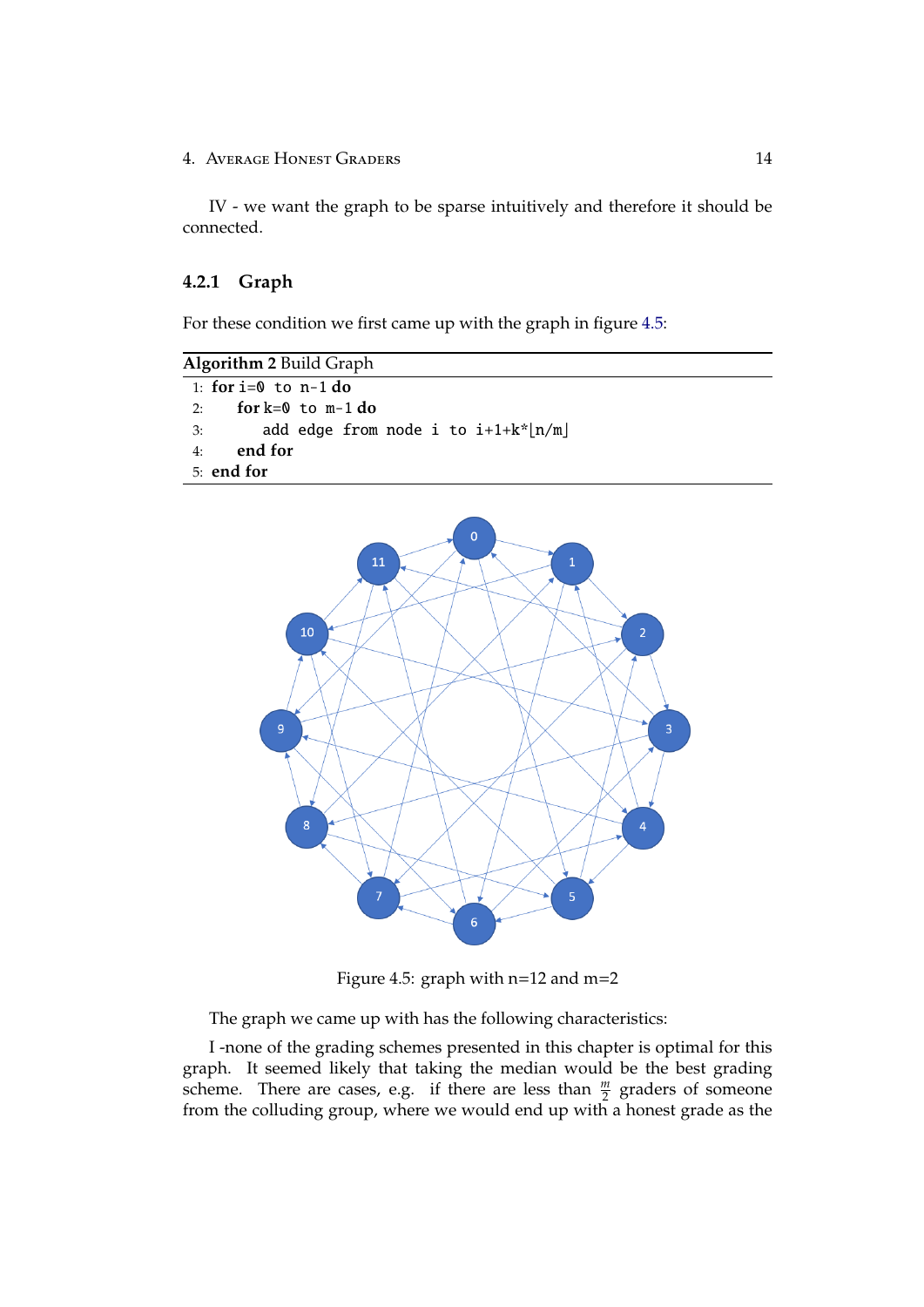median. But on the other hand it is enough to have  $\frac{m}{2} + 1$  grades given from the colluding group to improve someones score by the maximum. At this point taking the average for the score would be much better, since there the score can only improved by  $\frac{c}{m} * (1 - GT)$ .

II - The graph is connected. If it would not be so, the colluding group would take the smallest connected component and in the worst case end up in a group grading each other without other (honest) graders.

III - The graph does not allow students grading each other.

IV - There are numbers for n and m (e.g.  $n = 1000$  and  $m = 50$ ) where we end up with a graph similar to the one presented in chapter 3. This allows the colluding group to grade the same students and therefore the sub-graph of only the colluding group will have a lot of edges inside.

#### <span id="page-18-0"></span>**4.2.2 Moore graph and Further Studies**

Since the previous graph is not optimal we looked for other graphs that maximize the shortest cycle-length. Such regular graphs are Moore graphs with a maximum number of vertices for given degree and diameter as well as a minimum number of vertices for given degree and girth [\[16\]](#page-21-3)[\[17\]](#page-21-4). An example for such a graph is the Hoffman-Singleton graph as in [4.6.](#page-18-1) These Graphs do not exist



<span id="page-18-1"></span>Figure 4.6: The Hoffman-Singleton graph [\[18\]](#page-21-5)

for every number of vertices. That is why further studies would need to show how to generalize them and also to prove why they are optimal for colluding resistance.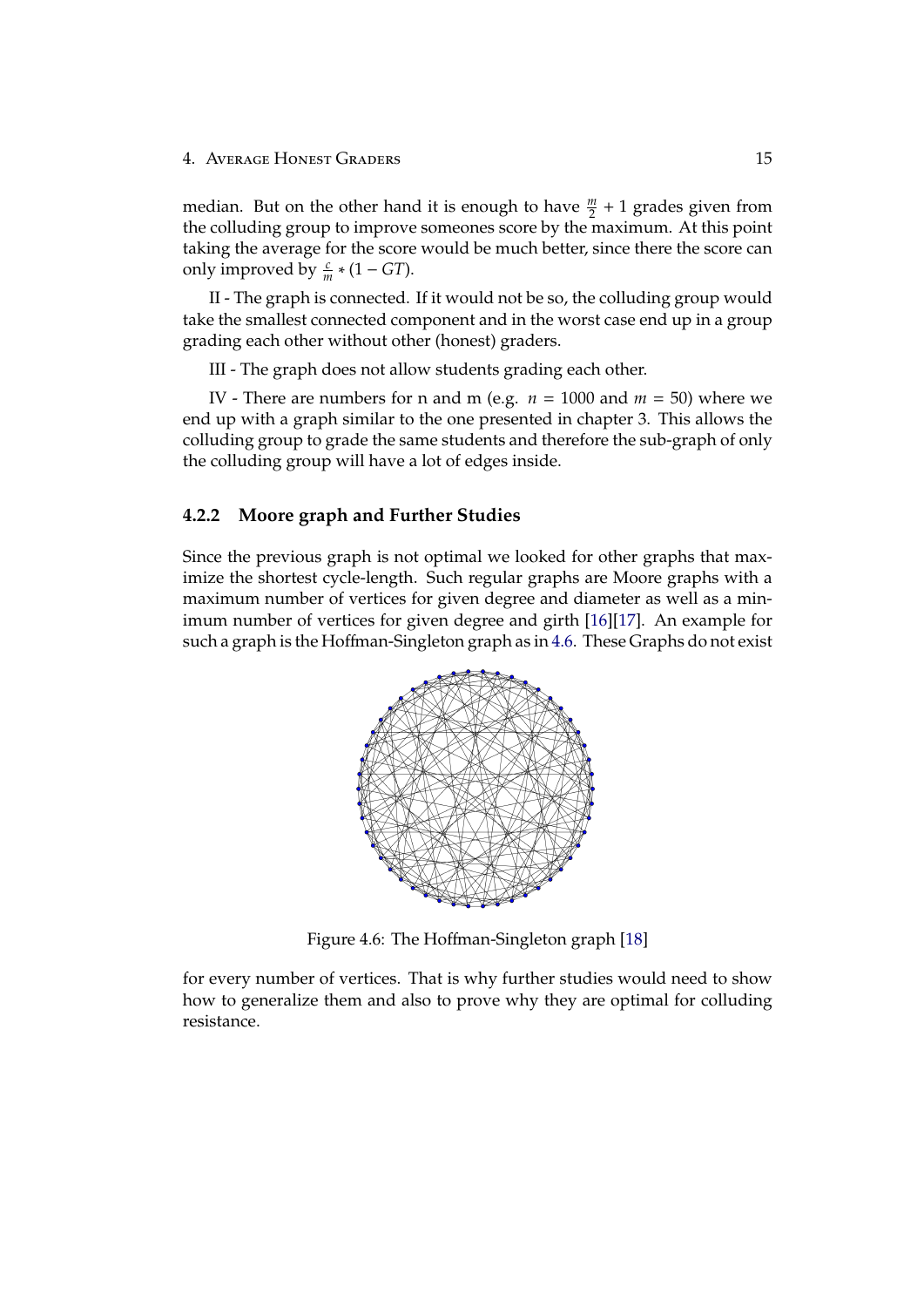# CHAPTER 5 **Conclusion**

<span id="page-19-0"></span>In this work we analysed two scenarios with different behaviours of both, the honest and colluding students. In the first scenario with correct honest graders we found, that the best grading scheme out of the ones presented is the median. In the second scenario with the honest students being correct with their average, we showed that for an individual student taking the average of all grades given is the best grading scheme out of the ones presented. For the colluding group we found, that the problem could be reduced to a graph theory problem, where further studies would be needed.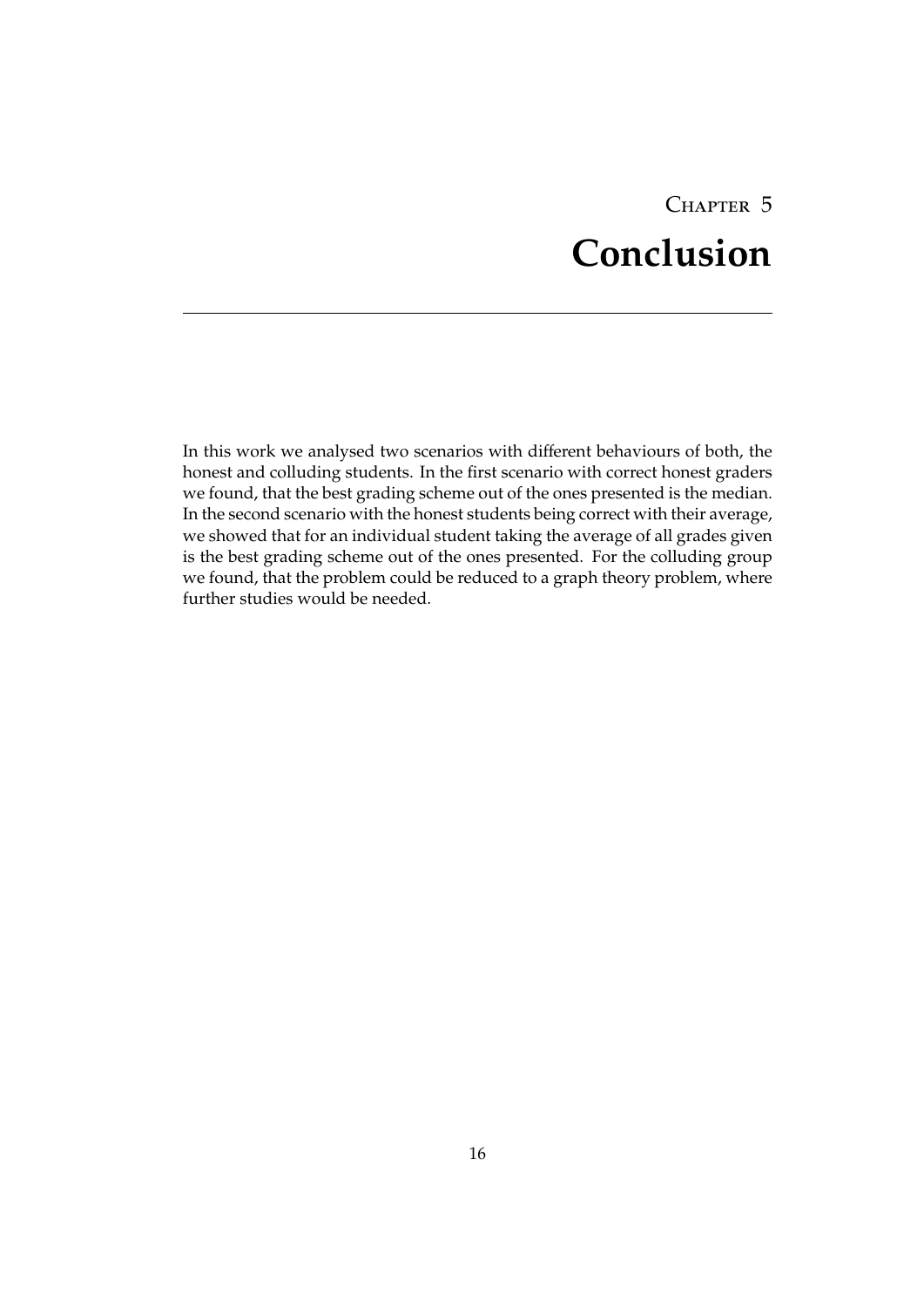# **Bibliography**

- <span id="page-20-1"></span><span id="page-20-0"></span>[1] P. M. Sadler and E. Good, "The impact of self-and peer-grading on student learning," *Educational assessment*, vol. 11, no. 1, pp. 1–31, 2006.
- <span id="page-20-2"></span>[2] V. Todd and J. C. Hudson, "Using graded peer evaluation to improve students writing skills, critical thinking ability, and comprehension of material in a principles of public relations course," *Journal of College Teaching & Learning (TLC)*, vol. 4, no. 10, 2007.
- <span id="page-20-3"></span>[3] H. Aziz, O. Lev, N. Mattei, J. S. Rosenschein, and T. Walsh, "Strategyproof peer selection using randomization, partitioning, and apportionment," in *Artificial Intelligence, vol. 275, pp. 295 - 309*, 10 2019. [Online]. Available: https://[www.sciencedirect.com](https://www.sciencedirect.com/science/article/abs/pii/S0004370219301523?via%3Dihub)/science/article/abs/pii/ [S0004370219301523?via%3Dihub](https://www.sciencedirect.com/science/article/abs/pii/S0004370219301523?via%3Dihub)
- <span id="page-20-4"></span>[4] M. S. Luca de Alfaro and V. Polychronopoulos, "Incentives for truthful peer grading," 11 2015. [Online]. Available: https://arxiv.org/abs/[1604.03178](https://arxiv.org/abs/1604.03178)
- <span id="page-20-5"></span>[5] K. Raman and T. Joachims, "Bayesian ordinal peer grading," in *Proceedings of the second (2015) acm conference on learning@ scale*, 2015, pp. 149–156.
- <span id="page-20-6"></span>[6] T. Walsh, "The peerrank method for peer assessment," 05 2014. [Online]. Available: https://arxiv.org/abs/[1405.7192](https://arxiv.org/abs/1405.7192)
- <span id="page-20-7"></span>[7] L. De Alfaro and M. Shavlovsky, "Crowdgrader: A tool for crowdsourcing the evaluation of homework assignments," in *Proceedings of the 45th ACM technical symposium on Computer science education*, 2014, pp. 415–420.
- <span id="page-20-8"></span>[8] M. CIKLA and E. BEKTAS, "Evaluation of the generalized peerrank method for peer assessment," 2015.
- <span id="page-20-9"></span>[9] J. Kline, "Analysis of the peerrank method for peer grading," 2015.
- <span id="page-20-10"></span>[10] N. Alon, F. Fischer, A. Procaccia, and M. Tennenholtz, "Sum of us: Strategyproof selection from the selectors," in *Proceedings of the 13th Conference on Theoretical Aspects of Rationality and Knowledge*, 2011, pp. 101–110.
- <span id="page-20-11"></span>[11] Y. Xu, H. Zhao, X. Shi, J. Zhang, and N. B. Shah, "On strategyproof conference peer review," *arXiv preprint arXiv:1806.06266*, 2018.
- <span id="page-20-12"></span>[12] H. Aziz, O. Lev, N. Mattei, J. Rosenschein, and T. Walsh, "Strategyproof peer selection: Mechanisms, analyses, and experiments," in *Proceedings of the AAAI Conference on Artificial Intelligence*, vol. 30, no. 1, 2016.